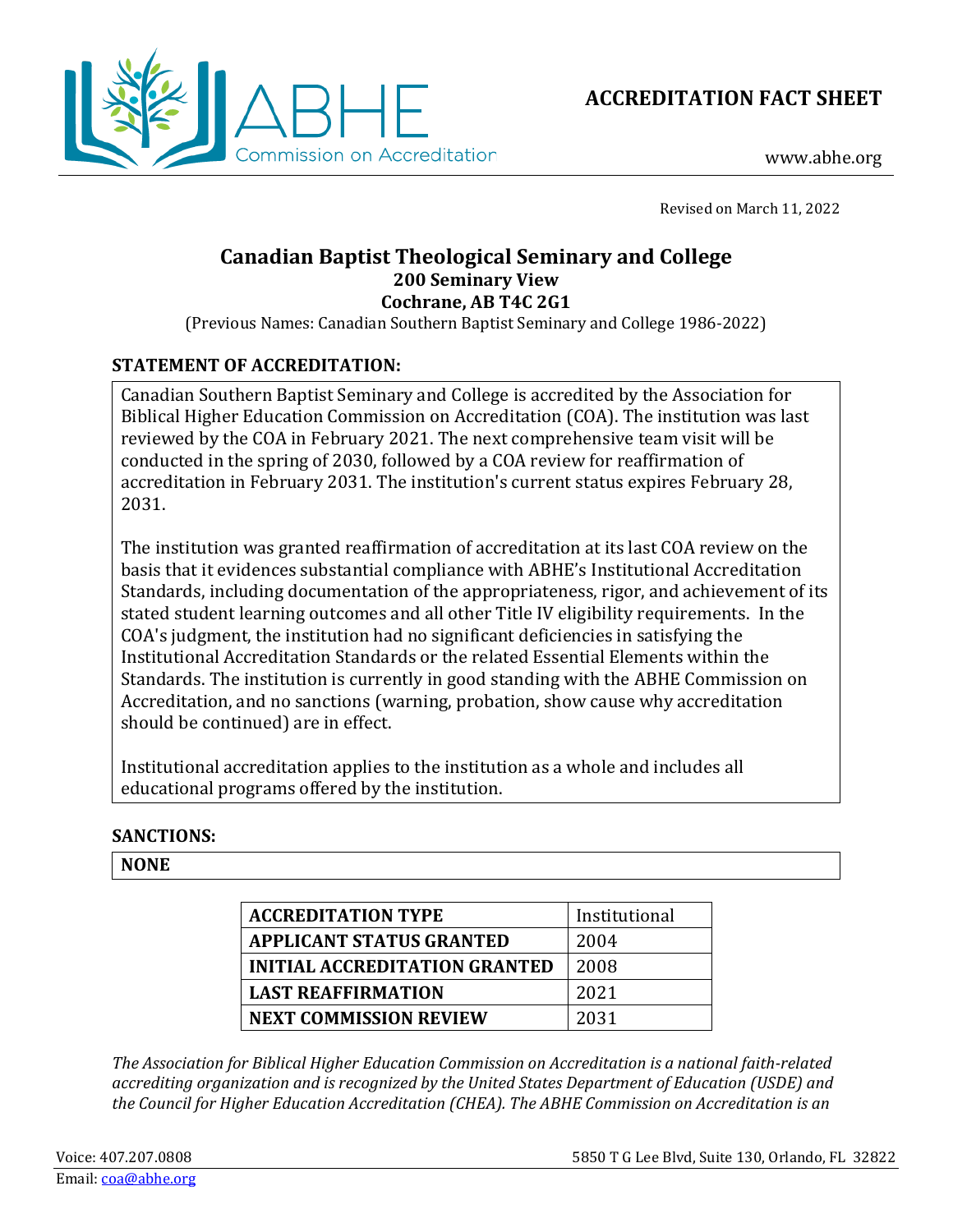*institutional and programmatic accreditor. Institutions that are institutionally accredited have been examined as a whole. Institutions that are programmatically accredited have specific programs that have been reviewed in light of ABHE standards. This statement of accreditation information is the Commission's official statement of an institution's accredited status.*

#### **ACCREDITATION DECISIONS:**

| <b>DATE</b>      | <b>ACTION</b>                          |     |  |     |  |  |
|------------------|----------------------------------------|-----|--|-----|--|--|
| $F$ ebruary 2021 | Granted reaffirmation of accreditation |     |  |     |  |  |
| .                | . .                                    | . . |  | --- |  |  |

*Includes the following: applicant status, candidate status, initial accreditation, reaffirmation of accreditation, sanction, substantive change approval - last 5 years. Please see the "Policy on Communication of Accreditation Decisions" in the COA Manual.*

#### **APPROVED DELIVERY METHODS:**

| TYPE:                           | <b>APPROVAL:</b>                                        |  |
|---------------------------------|---------------------------------------------------------|--|
| Distance Education (online)     | The institution is authorized to offer up to 100% of an |  |
|                                 | academic program via distance education (online).       |  |
| <b>Correspondence Education</b> | The institution is authorized to offer up to 49% of an  |  |
|                                 | academic program via correspondence education.          |  |
| Competency-Based Education      | The institution is authorized to offer up to 49% of an  |  |
|                                 | academic program via competency-based education by      |  |
|                                 | the course/credit approach or direct assessment.        |  |

*Please see the "Policy on Alternative Academic Patterns" in the COA Manual.*

### **APPROVED OFF-CAMPUS LOCATIONS:**

| $\mathbf{m}\mathbf{v}\mathbf{n}$<br>ГС | $\mathbf{r}$<br>ADDINEJJ |
|----------------------------------------|--------------------------|
| $N$ one<br>one                         |                          |

*A branch campus is an additional location of an institution that is geographically apart and independent of the main campus of the institution and (1) is permanent in nature;(2) offers courses in educational programs leading to a degree, certificate, or other recognized educational credential;(3) has its own faculty and administrative or supervisory organization; and (4) has its own budgetary and hiring authority. An additional location is a facility that is geographically apart from the main campus of the institution and at which the institution offers at least 50% of a program through classroom courses, hybrid courses, or a combination of both. An additional location may qualify as a branch campus and be subject to requirements pertaining to branch campuses. An extension site is an off-campus location where less than 50% of a degree program may be earned by classroom courses, hybrid courses, or a combination of both.*

### **APPROVED EDUCATIONAL PROGRAMS:**

| DEGREE/DIPLOMA/CERTIFICATE            | PROGRAM (MAJOR/CONCENTRATION) |
|---------------------------------------|-------------------------------|
| Certificate in Christian Studies      |                               |
| Samuel Program Certificate            |                               |
| Diploma of Christian Ministry         |                               |
| Diploma of Christian Studies          |                               |
| <b>Bachelor of Christian Ministry</b> |                               |
| <b>Bachelor of Christian Studies</b>  |                               |
| Master of Biblical Studies            |                               |
| Master of Christian Ministry          | <b>Applied Ministry</b>       |